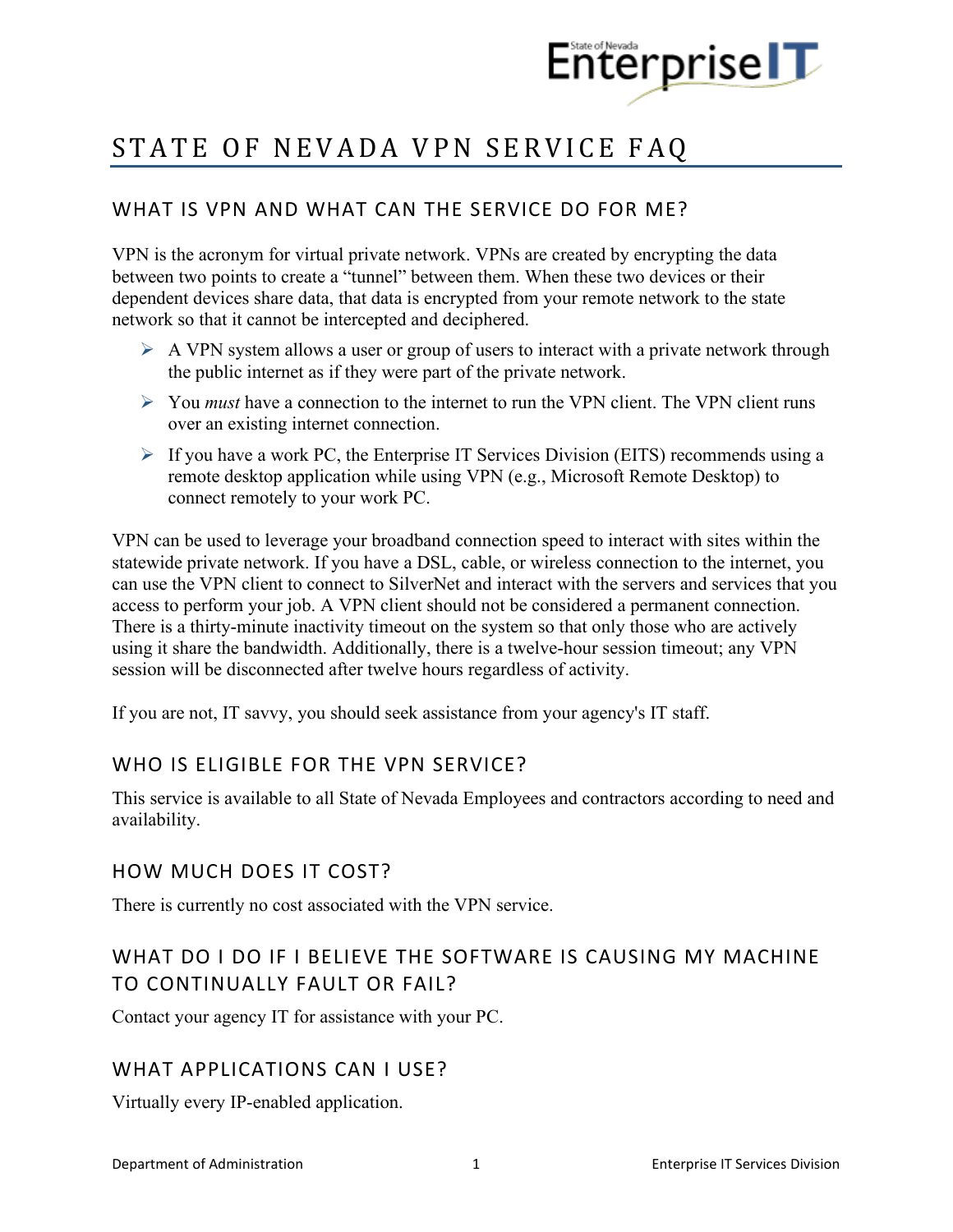# IS SERVICE GUARANTEED TWENTY-FOUR SEVEN?

VPN service is available twenty-four hours a day, seven days a week. Any planned disruptions in service will be announced via the SilverNet maintenance listserv.

#### CAN I USE THE CLIENT BEHIND MY CORPORATE FIREWALL?

Yes, however, your firewall administrator may need to add permits. Our service is based on TLS, using TCP and UDP port 443.

# I USE INTERNET CONNECTION SHARING AT HOME. CAN I SHARE MY VPN CONNECTION?

No. The client does not support internet connection sharing.

## CAN I GIVE THE SOFTWARE TO A FELLOW EMPLOYEE TO USE?

No. The software or login information is not transferable to any other individual, party, or group.

## DO I NEED A USERNAME AND PASSWORD?

Yes. Username/password combinations will be assigned by EITS after the signed Software Instructions and Conditions form is received, unless you elect to use your EITS-issued state email account for authentication. Additionally, you must use a multi-factor authentication token software, applied to a separate mobile device (a cellphone) or a hardware fob. After logging in with your username and password, you will be required to accept the login via the second factor request to your phone or type in the six-digit code from the fob before the login will be complete and the session is created.

## ARE THERE ANY SPECIAL REQUIREMENTS FOR MY DEVICE?

The supported operating systems are:

- $\triangleright$  Windows
- $\blacktriangleright$  Linux
- > Macintosh
- $\triangleright$  Apple mobile devices
- $\triangleright$  Android mobile devices
- Chromebook

#### CAN I LOGIN TO MY MICROSOFT DOMAIN FROM HOME AND SEE MY DRIVES?

Yes, network connectivity is established; however, client workstation and server options will need to be configured by your agency network administrators for rights and access. This type of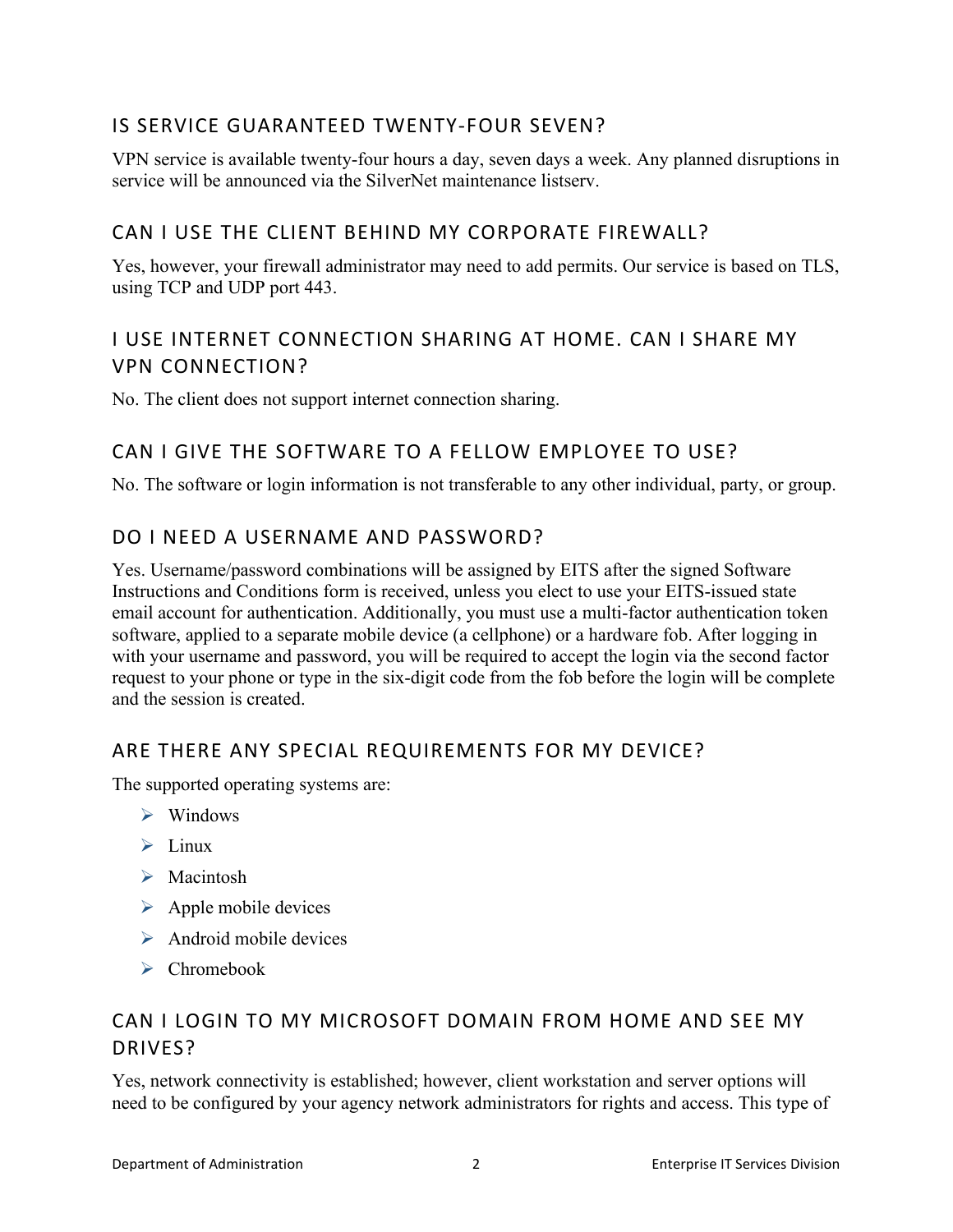access is not recommended, as shares and trees require more bandwidth than remote control products and if session connectivity is lost due to any problem on the internet or your local PC or our system, you could lose work. **This connectivity will require configuration on the user's or agency's side.**

## CAN I STAY LOGGED INTO THE VPN ALL DAY?

Yes, but there are session timeouts for inactivity. If your connection is inactive for more than 30 minutes (no data transferred) the system will log you out. Additionally, any session older than 12 hours, regardless of activity, will be logged out.

#### HOW DO I LOG IN?

The EITS Service Desk will send you information on how to log into your VPN account once your account has been created. A working internet connection is required.

#### WHY CAN'T I REACH THE INTERNET WHILE THE VPN IS CONNECTED?

Only state employees may be permitted this this access by default (contractors are not). Please refer to the acceptable use policy for internet usage while connected to VPN.

# WHILE LOGGED ON, CAN I USE MY LOCAL NETWORK PRINTERS WHILE CONNECTED TO THE VPN?

No. When you connect to the VPN, you will lose your Local Area Network (LAN) connection, which means you won't be able to access your server or printers (unless you have a directly connected printer, via a printer cable).

## WHAT IF I ENTER MY PASSWORD WRONG?

After three attempts, you will be locked out. Your account will unlock automatically after fifteen minutes. If you are using your EITS-issued state email account for authentication to VPN, you can reset your password online at [https://pwportal.nv.gov.](https://pwportal.nv.gov/)

## WHAT ELSE SHOULD I KNOW TO USE THIS SERVICE?

You must read and understand the Nevada Revised Statutes that govern unlawful acts regarding computers and information services. These statutes (NRS 205.473 through 205.513) are available online at [https://www.leg.state.nv.us/NRS/NRS-205.html#NRS205Sec473.](https://www.leg.state.nv.us/NRS/NRS-205.html#NRS205Sec473) You must also agree to and sign our user agreement.

#### CISCO ANYCONNECT CLIENT EXPORT RESTRICTIONS

Under US export and re-export controls, Cisco's unrestricted and Mass Market encryption solutions may be exported or re-exported to most government end users located in all territories except the embargoed destinations and countries designated as supporting terrorist activities. Countries listed in Part 746 of the US Export Administration Act (EAR) as embargoed